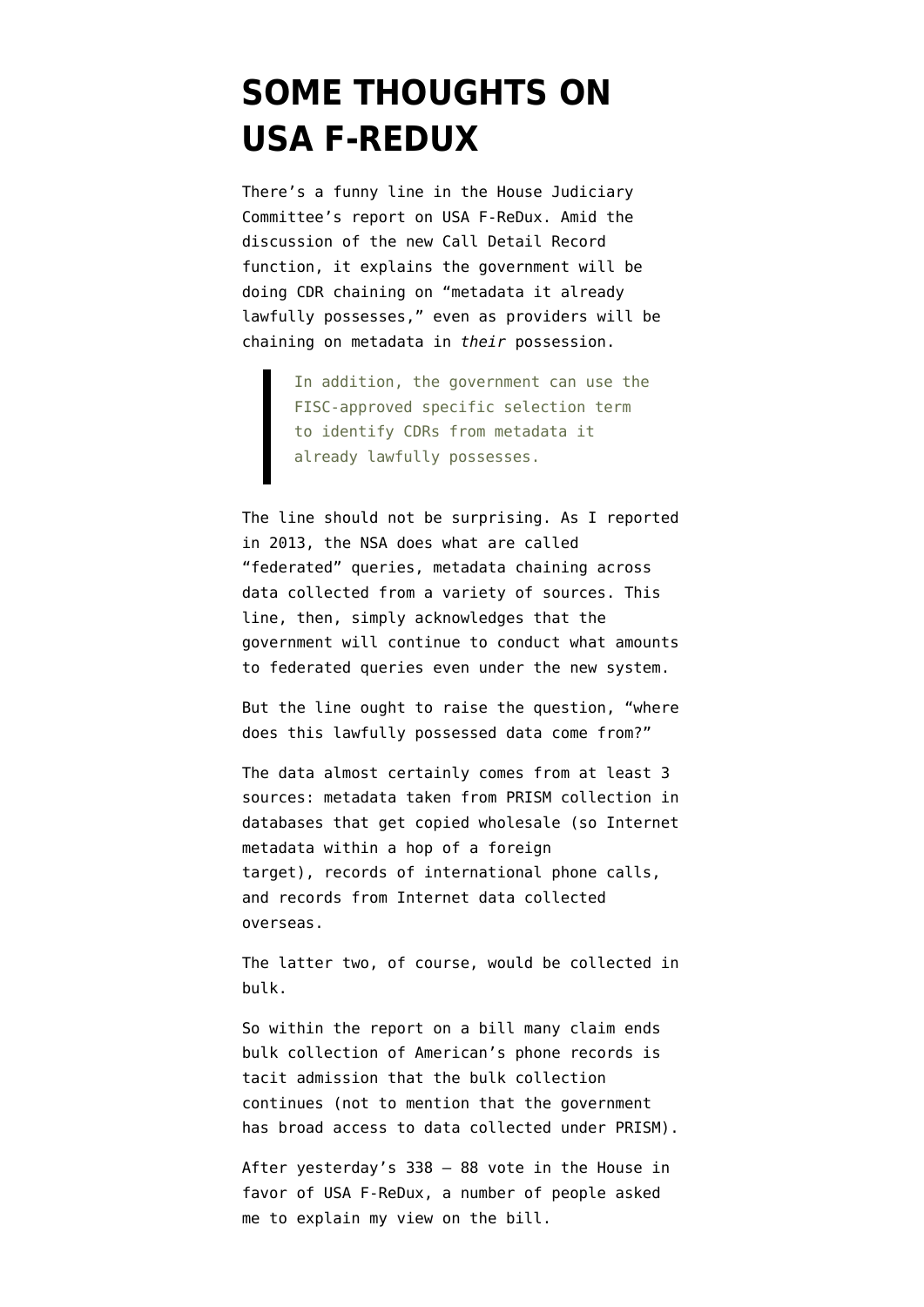First, the good news. As I noted, while the language on CDR chaining in the [actual bill](https://www.congress.gov/114/bills/hr2048/BILLS-114hr2048rh.pdf) is muddled, the House report includes language that would [prohibit](https://www.emptywheel.net/2015/05/11/hjcs-usa-f-redux-report-narrows-language-on-call-detail-records/) most of the egregious providerbased chaining I can imagine. So long as nothing counters that, one of my big concerns dating back to last year has been addressed.

I also opposed USAF last fall because I expected the Second Circuit would weigh in in a way that was far more constructive than that bill, and I didn't want a crappy bill to moot the Second Circuit. While there are many things that might yet negate the Second Circuit ruling (such as conflicting decisions from the DC or 9th Circuits or a reversal by SCOTUS), the Second Circuit's decision was even more useful than I imagined.

But that's part of why I'm particularly unhappy that Specific Selection Term [has not been](https://www.emptywheel.net/2015/05/07/2nd-circuit-decision-striking-down-dragnet-should-require-tighter-specific-selection-term-language/) [changed](https://www.emptywheel.net/2015/05/07/2nd-circuit-decision-striking-down-dragnet-should-require-tighter-specific-selection-term-language/) to require the government to more narrowly target its searches. Indeed, I think the bill report's language on this is particularly flaccid.

> Section 501(b)(2)(A) of FISA will continue to require the government to make ''a statement of facts showing that there are reasonable grounds to believe that the tangible things sought are relevant to an authorized investigation….''50 Section 103 requires the government to make an additional showing, beyond relevance, of a specific selection term as the basis for the production of the tangible things sought, thus ensuring that the government cannot collect tangible things based on the assertion that the requested collection''is thus relevant, because the success of [an] investigative tool depends on bulk collection.'' 51 Congress' decision to leave in place the ''relevance'' standard for Section 501 orders should not be construed as Congress' intent to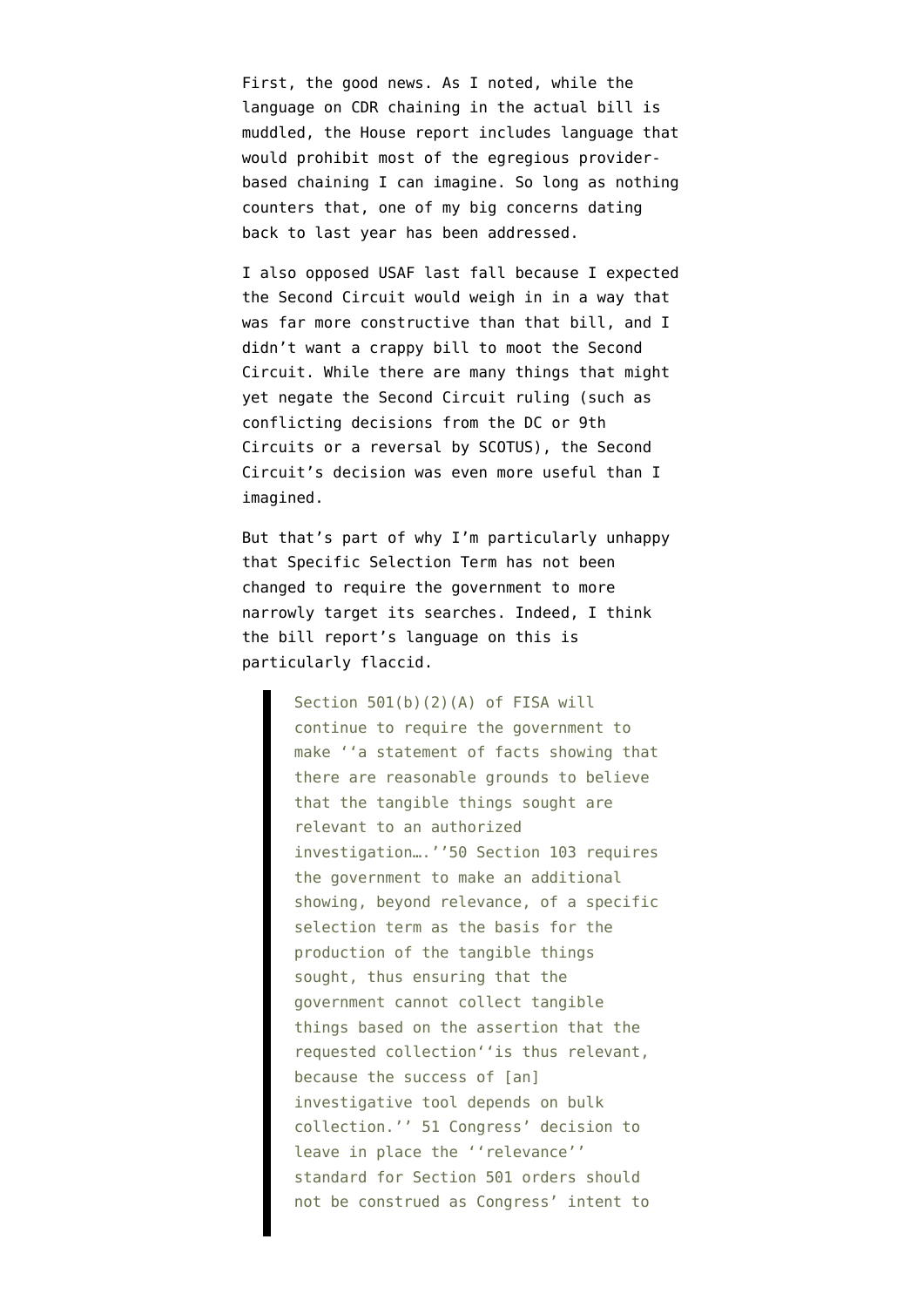ratify the FISA Court's interpretation of that term. These changes restore meaningful limits to the''relevance'' requirement of Section 501, consistent with the opinion of the U.S. Court of Appeals for the Second Circuit in ACLU v.Clapper.

Meaningful limits on "relevant to" would be specific guidelines for the court on what is reasonable and what is not. Instead, USA F-ReDux still subjects the narrowness of an SST to a "greatest extent reasonably practicable" standard, which in the past we've seen amount to prioritization of the practicability of spying over privacy interests. While people can respectfully disagree on this front, I believe USA F-ReDux still permits both bulk collection of non-communications records and bulky collection of communications records (including FBI's Internet collection). In the wake of the Second Circuit opinion, I find that especially inexcusable.

I also am not convinced USA F-ReDux is an across-the-board privacy win. I argued last year that USAF swaps a well-guarded unexploded nuclear bomb for many more exploding IEDs striking at privacy. By that, I mean that the new CDR function will probably not result in any less privacy impact, in practice (that is, assuming NSA follows its own minimization rules, which it hasn't always), than the prior dragnet. That's true because:

> We have every reason to believe the CDR function covers all "calls," whether telephony or Internet, unlike the existing dragnet. Thus, for better and worse, far more people will be exposed to chaining than under the existing dragnet.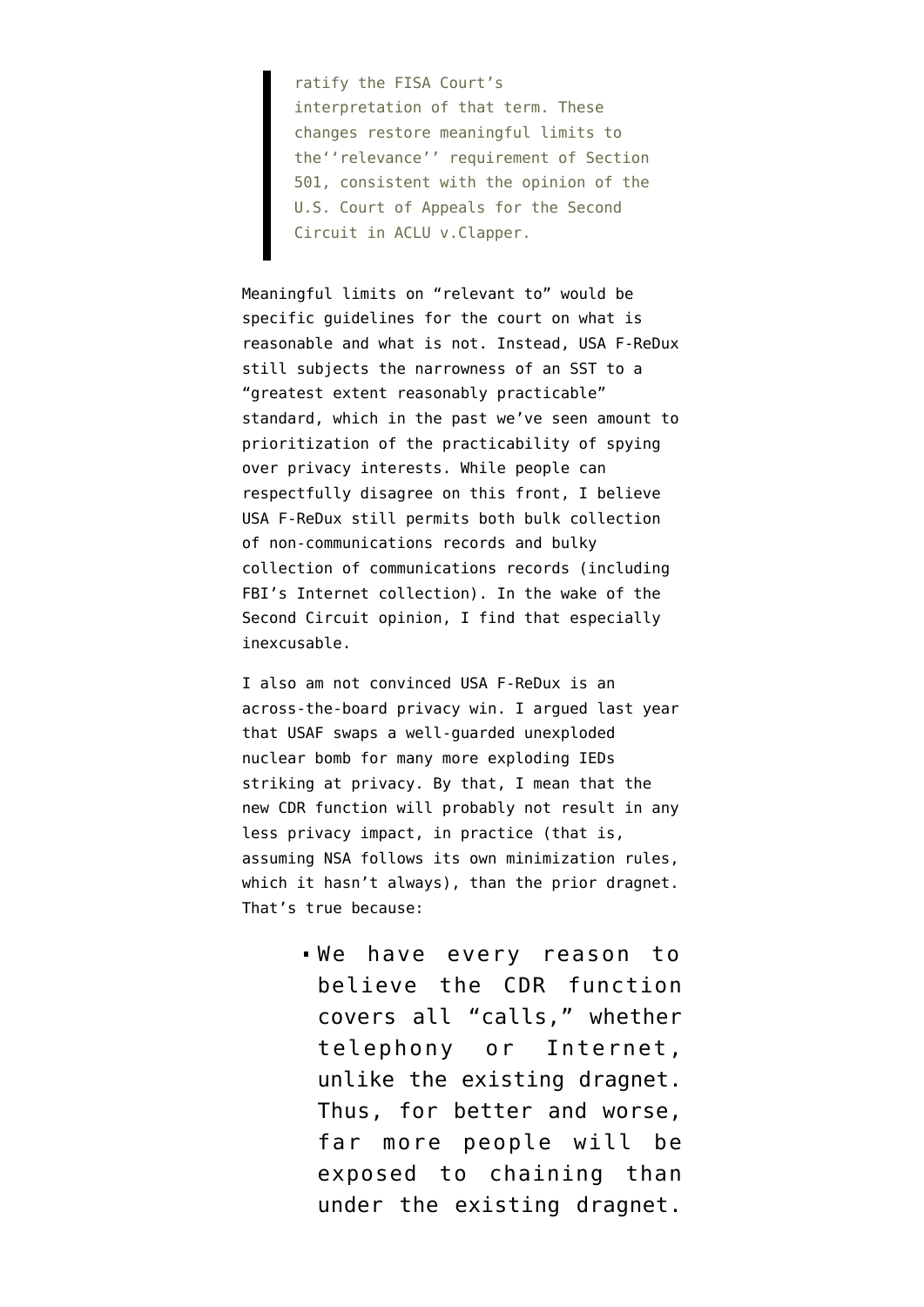It will catch more potential terrorists, but also more innocent people. As a result, far more people will be sucked into the NSA's maw, indefinitely, for exploitation under all its analytical functions. This raises the chances that an innocent person will get targeted as a false positive.

The data collected under the new CDR function will be circulated far more broadly than status quo. Existing dragnet orders limit access to the results of queries to those with special training unless one of four named individuals certifies that the query result relates to counterterrorism. But USA F-ReDux (and the current minimization procedures for Section 702 data; USA F-ReDux will likely use the PRISM infrastructure and processing) [makes it clear](https://www.emptywheel.net/2015/05/01/back-door-searching-the-data-coming-into-fbis-front-door/) that FBI will get access to raw query results. That almost certainly means the data will be dumped in with FBI's PRISM and FISA data and subjected to back door searches at even the assessment level, even for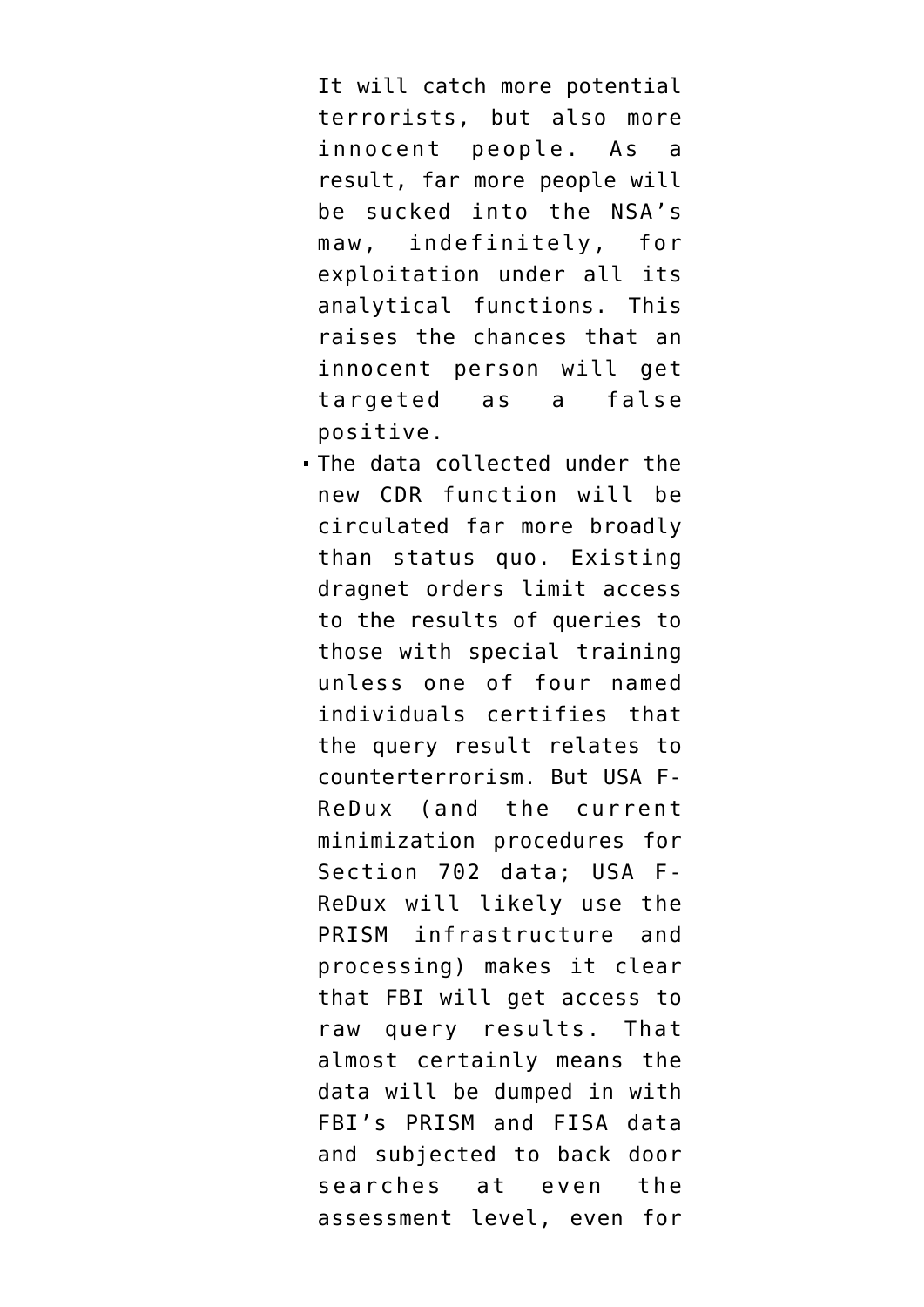investigations that have nothing to do with terrorism. As on the NSA side, this increases the risk that someone will have their lives turned upside down for what amounts to being a false positive. It also increases the number of people who, because of something in their metadata that has nothing to do with a crime, can be coerced into becoming an informant. And, of course, they'll still never get notice that that's where this all came from, so they will have a difficult time suing for recourse.

One other significant concern I've got about the existing bill  $-$  which I also had last year  $-$  is that the emergency provision serves as a loophole for Section 215 collection; if the FISC deems emergency collections illegal, the government still gets to keep — and parallel construct — the data. I find this especially concerning given how much Internet data FBI collects using this authority.

I have — as I had last year — mixed feelings about the "improvements" in it. I believe the amicus, like initial efforts to establish PCLOB, will create [an initially ineffective function](https://www.emptywheel.net/2014/10/01/hiding-yahoos-orcon-and-the-fisc-special-advocate/) that might, after about 9 years, someday become effective. I believe the government will dodge the most important FISC opinion reporting, [as](https://www.emptywheel.net/2014/04/08/the-august-20-2008-correlations-opinion/) [they currently do on FOIAs.](https://www.emptywheel.net/2014/04/08/the-august-20-2008-correlations-opinion/) And, in spite of a real effort from those who negotiated the transparency provisions, I believe that the resulting reporting will result in so thoroughly an affirmatively misleading picture of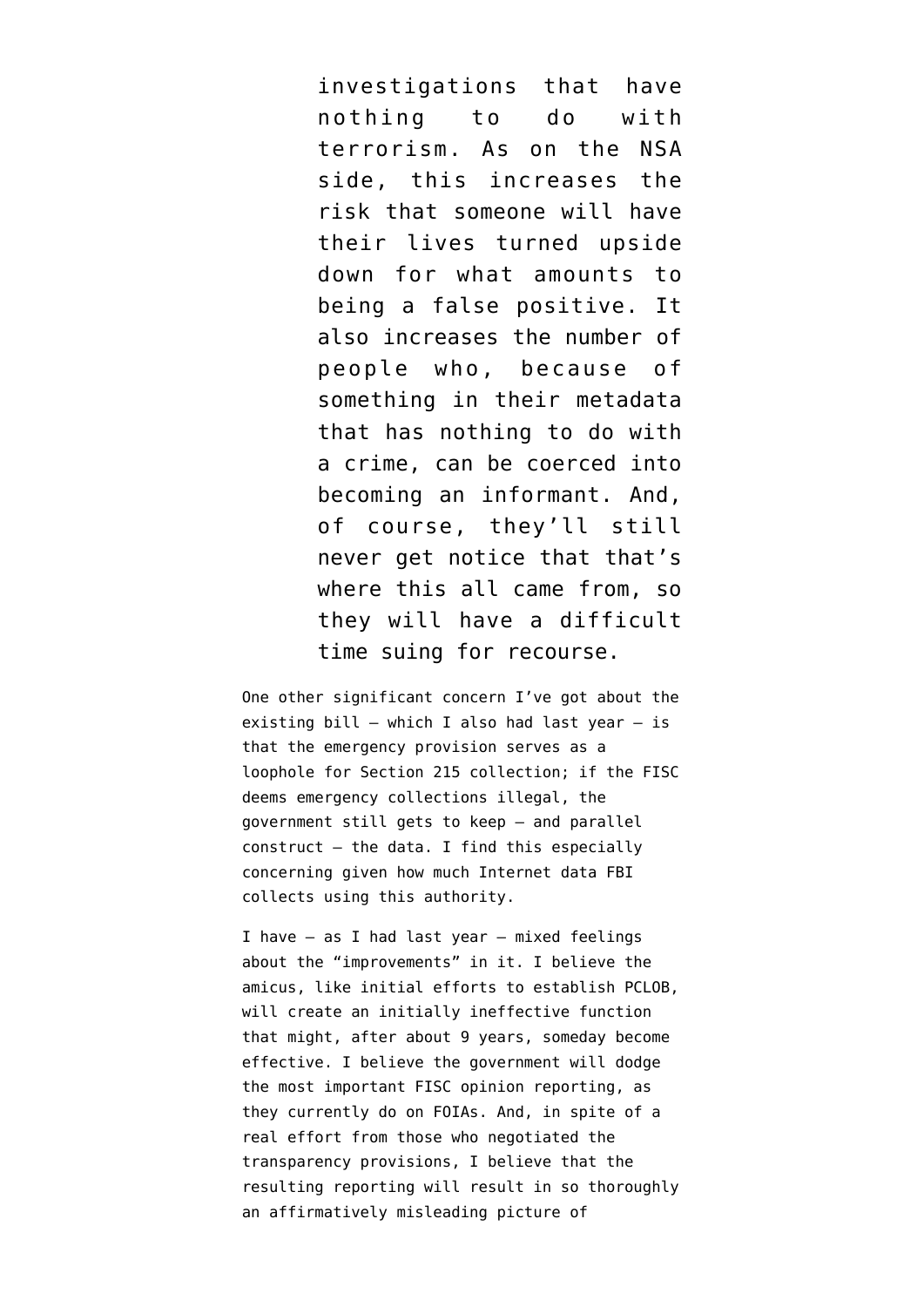surveillance it [may well be counterproductive](https://www.emptywheel.net/2014/09/18/why-usafs-transparency-provisions-will-make-ongoing-organizing-difficult/), especially in light of the widespread agreement the back doors searches of Section 702 data must be closed (while there are a few improvements on reporting *to Congress* in this year's bill, the public reporting is even further gutted than it was last year).

And now there's new gunk added in.

One change no one has really examined is a change extending "foreign power" status from those proliferating WMDs to those "conspiring" or "abetting" efforts to do so. I already have reasons to believe the WMD spying under (for example) PRISM is among the more constitutionally problematic. And this extends that in a way no one really understands.

Even more troublesome is the extension of Material Support maximum sentences from 15 to 20 years. Remember, under Holder v. HLP, a person can be convicted of material support for First Amendment protected activities. Thus, USA F-ReDux effectively embraces a 20 year sentence for what could be (though isn't always) thought crimes. And no one has explained why it is necessary! I suspect this is an effort to use harsh sentences to coerce people to turn informant. If so, then this is an effort to recruit fodder for infiltrators into ISIS. But if all that's correct, it parallels similar efforts under the Drug War to use excessive sentences to recruit informants, who — it turns out in practice — often lead to false convictions and more corruption. In other words, at a moment when there is bipartisan support for sentencing reform for non-violent crimes (for which many cases of Material Support qualify), USA F-ReDux goes in the opposite direction for terrorism, all at a time when the government claims it should be putting more emphasis on countering extremism, including diversion.

So while I see some advantages to the new regime under USA F-ReDux (ironically, one of the most important is that what surveillance the government does will be less ineffective!), I am